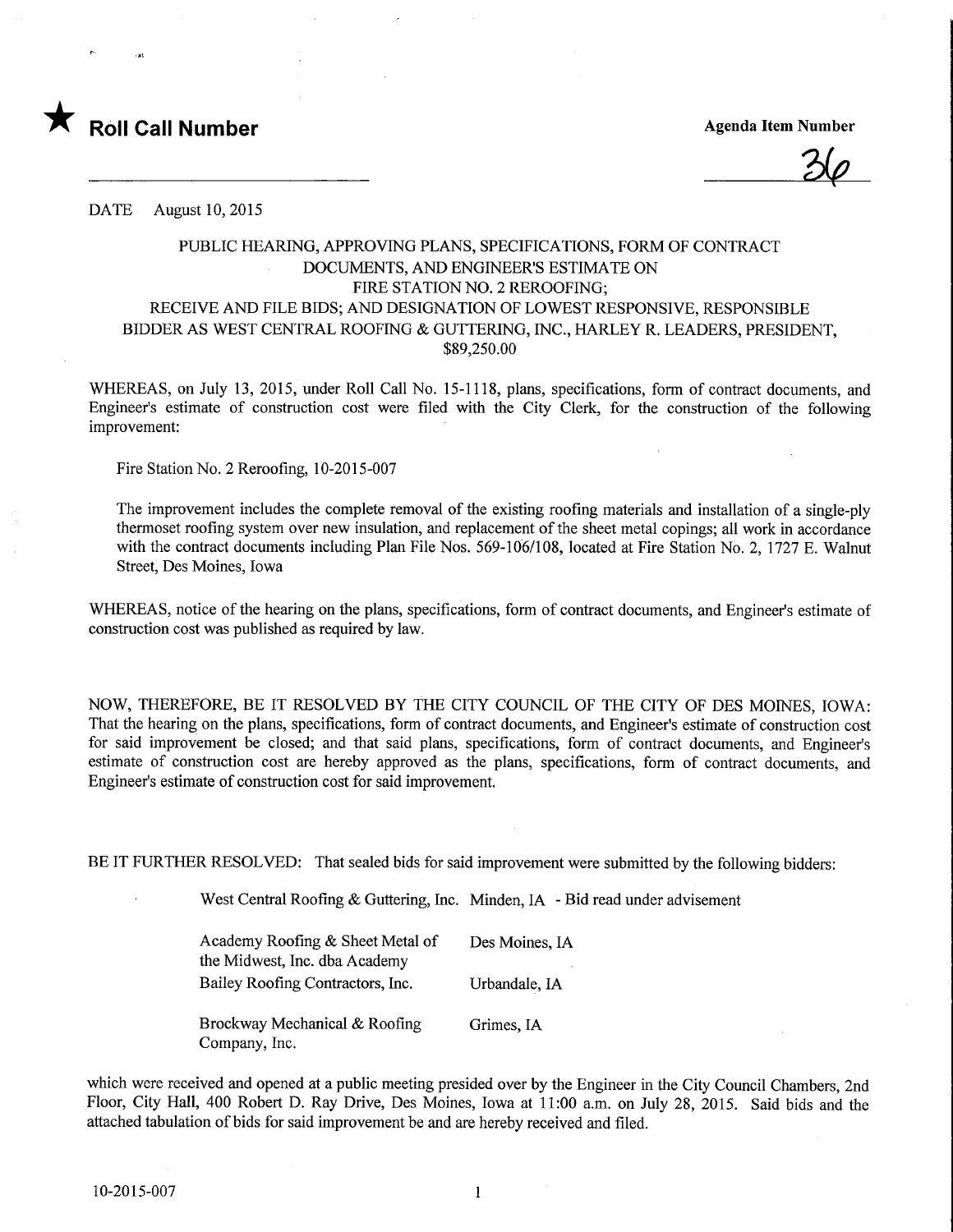

 $\mathcal{Z}\!\!\left\langle \mathcal{Q}\right\rangle$ 

DATE August 10, 2015

BE IT FURTHER RESOLVED: That the Des Moines City Engineer, as the Engineer, has determined that the lowest responsive, responsible bid for the construction of said improvement was submitted by West Central Roofing & Guttering, Inc., Hariey R. Leaders, President, 201 340th Street, Minden, IA, 51553 in the amount of \$89,250.00, and said bid be and the same is hereby accepted.

BE IT FURTHER RESOLVED: That the bid security of the unsuccessful bidders be and is hereby authorized and directed to be returned.

BE IT FURTHER RESOLVED: That the Engineer is hereby directed to secure execution by the lowest responsible, responsive Bidder and its surety of the contract documents in the form heretofore approved by this Council; that the Engineer is directed to thereafter present said contract documents to this Council for approval and authorization to the Mayor to sign; and that no contract shall be deemed to exist between the City of Des Moines and said Bidder until said contract has been executed by the Bidder, and shall have been approved by this Council and executed by the Mayor and attested to by the City Clerk.

BE IT FURTHER RESOLVED: That the City Council hereby authorizes the necessary road closures for the Project.

(City Council Communication Number  $\sqrt{5 - 447}$  attached.)

Moved by to adopt.

FORM APPROVED:

<u>Kathleen Vanderpool by AD</u>

Deputy City Attorney

FUNDS AVAILABLE<br>Daniel E. Ritter

Daniel E. Ritter Des Moines Finance Director

Funding Source: 2015-2016 CIP, Page Fire - 5, Fire Station Remodeling, FR016, G. 0. Bonds

| <b>COUNCIL ACTION</b> | <b>YEAS</b> | <b>NAYS</b> | <b>PASS</b> | <b>ABSENT</b>   |
|-----------------------|-------------|-------------|-------------|-----------------|
| <b>COWNIE</b>         |             |             |             |                 |
| <b>COLEMAN</b>        |             |             |             |                 |
| <b>GATTO</b>          |             |             |             |                 |
| <b>GRAY</b>           |             |             |             |                 |
| <b>HENSLEY</b>        |             |             |             |                 |
| <b>MAHAFFEY</b>       |             |             |             |                 |
| <b>MOORE</b>          |             |             |             |                 |
| <b>TOTAL</b>          |             |             |             |                 |
| <b>MOTION CARRIED</b> |             |             |             | <b>APPROVED</b> |
|                       |             |             |             | - -             |

I, Diane Rauh, City Clerk of said City Council, hereby certify that at a meeting of the City Council, held on the above date, among other proceedings the above was adopted.

IN WITNESS WHEREOF, I have hereunto set my hand and affixed my seal the day and year first above written.